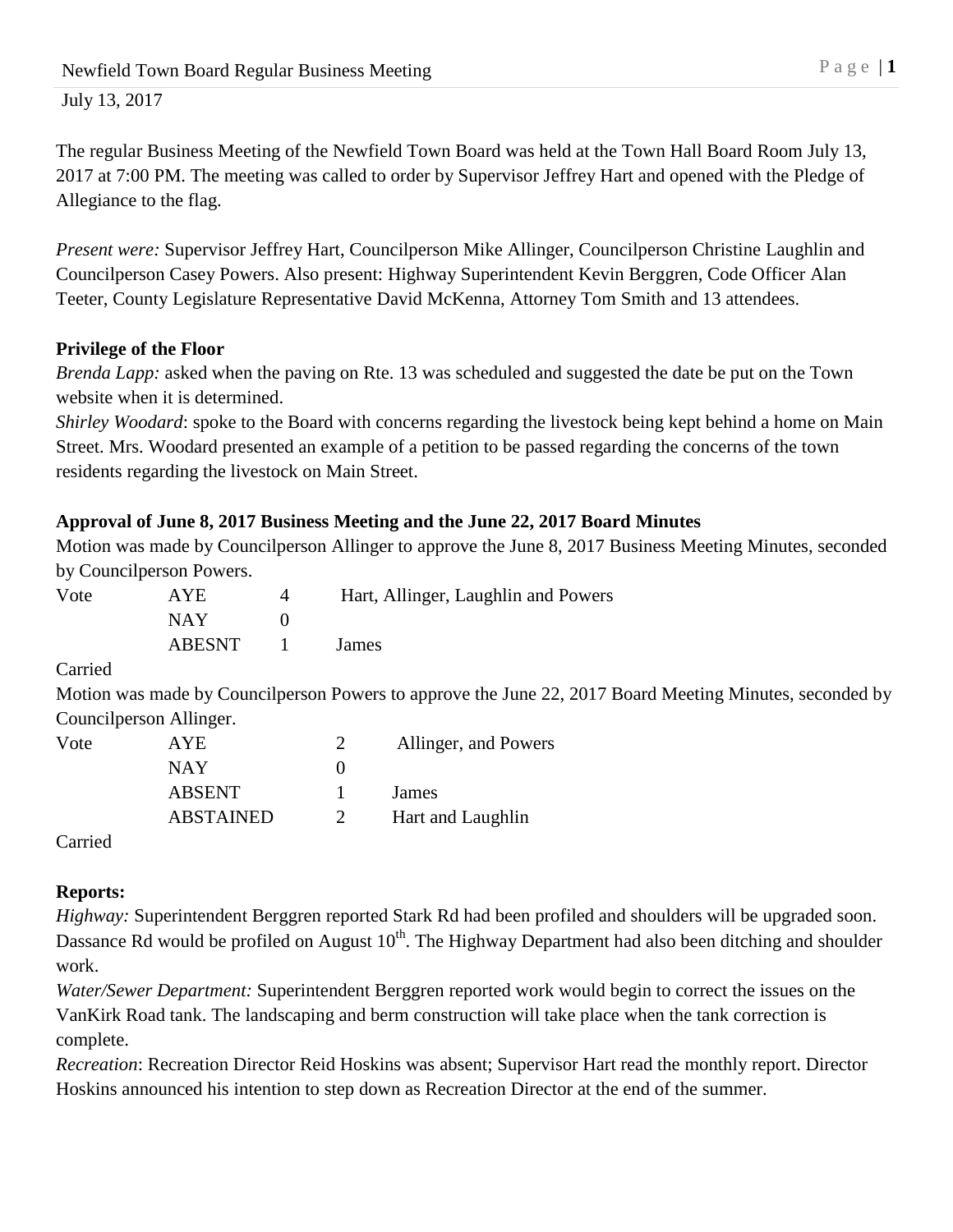*Code Enforcement:* Code Enforcement Officer Teeter arrived late. The Board reviewed his monthly report he had provided.

*Tompkins County Legislature Report*: Newfield Representative David McKenna stated that the Legislature had approved a housing strategy for new housing within the County, approved to override the tax cap for the County, and is considering a new name for the Tompkins Trust Company building.

*Planning Board:* absent

*Town Park:* Councilperson Laughlin reported the DEC permit and design have been submitted. *Environmental Management Council:-*Michelle Henry will give a detailed report at the July 27 meeting. *Supervisor*: Supervisor Hart reported on August 12 there will be a dedication of the Tompkins County Bicentennial sign that is placed in front of the Town Hall, followed by a historic walking tour of the hamlet and an ice cream social.

The Old Home Day Committee will be having a Spaghetti dinner at the Newfield Fire Hall to benefit the Newfield Home Day. Supervisor Hart reported he and the Town Clerk had attended the signing of Industrial Hemp Legislation for New York State. The State has a goal to have 20 thousand acres of industrial hemp production. Supervisor Hart also reported he had received many calls from residents regarding the roads and that Highway Superintendent Berggren had been very helpful with a detailed plan. Councilperson Laughlin reported the Verizon Wireless Tower is up on Tupper Rd.

### **New Business**

## *Kris West- Finger Lakes Land Trus(FLLT)t- conservation area plan for Sherrer Road*

Ms. West stated the FLLT had received a donation of land on Sherrer Rd. The land has limited road frontage for public access in order to provide for public visitation. The FLLT reached out to a neighboring land owner and was able to purchase additional land in order to be able to put in a parking area, kiosk and trail head that will lead back to the remainder of the preserve. A portion of this particular property will be sold with a conservation easement and applying for a County Conservation grant to help defray the purchase costs. Ms. West also commented other uses for the Nature Preserve are agricultural farming by a local Newfield farmer and the property is also entered into a deer hunting permit program. Ms. West hopes the Nature Preserve will become a local asset.

*Discussion and Vote on Resolution NO. 13-2013 Authorizing the Town Bookkeeper to pay dedicated town bills on line.*

#### **Resolution No. 13-2017**

Authorization for Bookkeeper to pay designated bills on line.

**WHEREAS** the timing for payment due date on some of the town bills do not coincide with the Town Board meeting and

**WHEREAS** some bills when received by mail take up to 10 days to be processed causing high late fees charged back to town and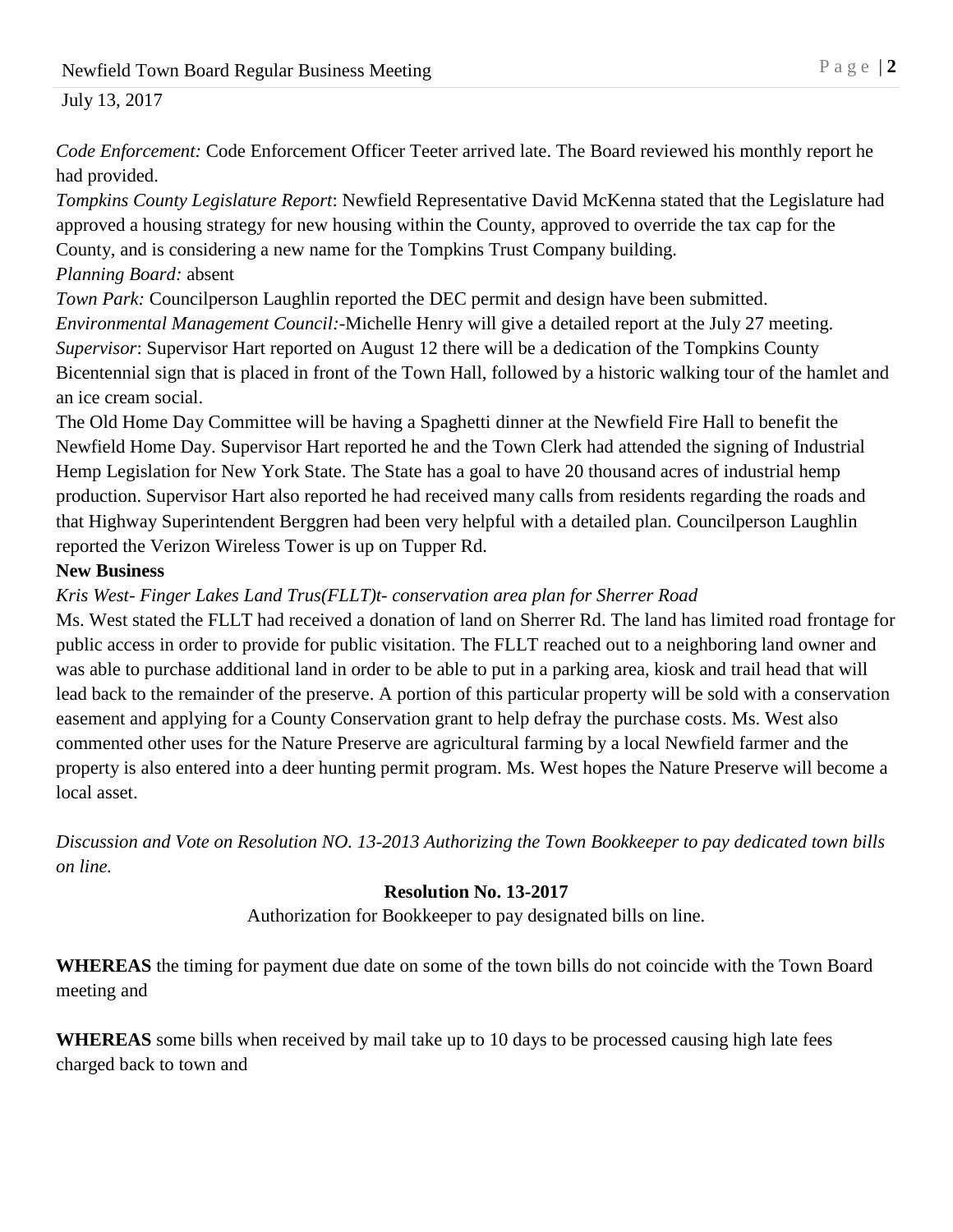**WHEREAS** at the request of some vendors have requested bills be paid on line

**THEREFORE** the Town Bookkeeper is requesting permission to pay the following designated bills on line to eliminate late fees: New York State Electric and Gas and Master Card. The Bookkeeper is also requesting that the following bills be paid on line at the request of the vendor: CSEA Dues and employee benefits (eye and dental), NYS Deferred Comp, AFLAC, and Constellation Energy Services.

**BE IT RESOLVED** that the Town Board authorizes the Bookkeeper to set up On Line Bill Payment with the above mention vendors only. All Online payments will be included on the monthly abstract.

Motion to approve Resolution No. 13-2017 was made by Councilperson Laughlin, seconded by Councilperson Powers.

| Vote | AYE.   |            | Hart, Allinger, Laughlin and Powers |
|------|--------|------------|-------------------------------------|
|      | NAY .  |            |                                     |
|      | ABESNT | and The Co | James                               |

Carried

*Discussion and Vote on Resolution No. 14-2017 approving the Town joining the Tompkins County Insurance Consortium*

Supervisor Hart stated Attorney Smith had sent notification to Tompkins Insurance of the Town's intention to move its health care insurance to the Tompkins County Insurance Consortium. Attorney Smith added he had read the Municipal Cooperative Agreement and that it was a good agreement, in that it does not handcuff a participant to staying in the plan beyond one year.And that a binding Resolution from the Town that it will join and is subject to Consortium approval.

#### **RESOLUTION NO. 14-2017**

Approval of Municipal Cooperative Agreement for Health Ins.

**WHEREAS** according to Article 5-G of the New York General Municipal Law authorizes municipal corporations to enter into cooperative agreements for the performance of those functions or activities in which they could engage individually AND

**WHEREAS** Sections 92-a and 119o of the General municipal Law authorizes municipalities to purchase a single health insurance policy, enter into group health plans and establish a joint body to administer a health plan AND

**WHEREAS** Article 47 of the NY Insurance Law and the rules and regulations of the NYS Superintendent of Financial Services set forth certain requirements for governing self-insured municipal cooperative health insurance plans AND

**WHEREAS** section 4702 of the Insurance Law defines the term "municipal corporation" to include a county, city, town, village, school district, board of cooperative educational services, public library and district (as defined in Section 119-n of the General Municipal Law AND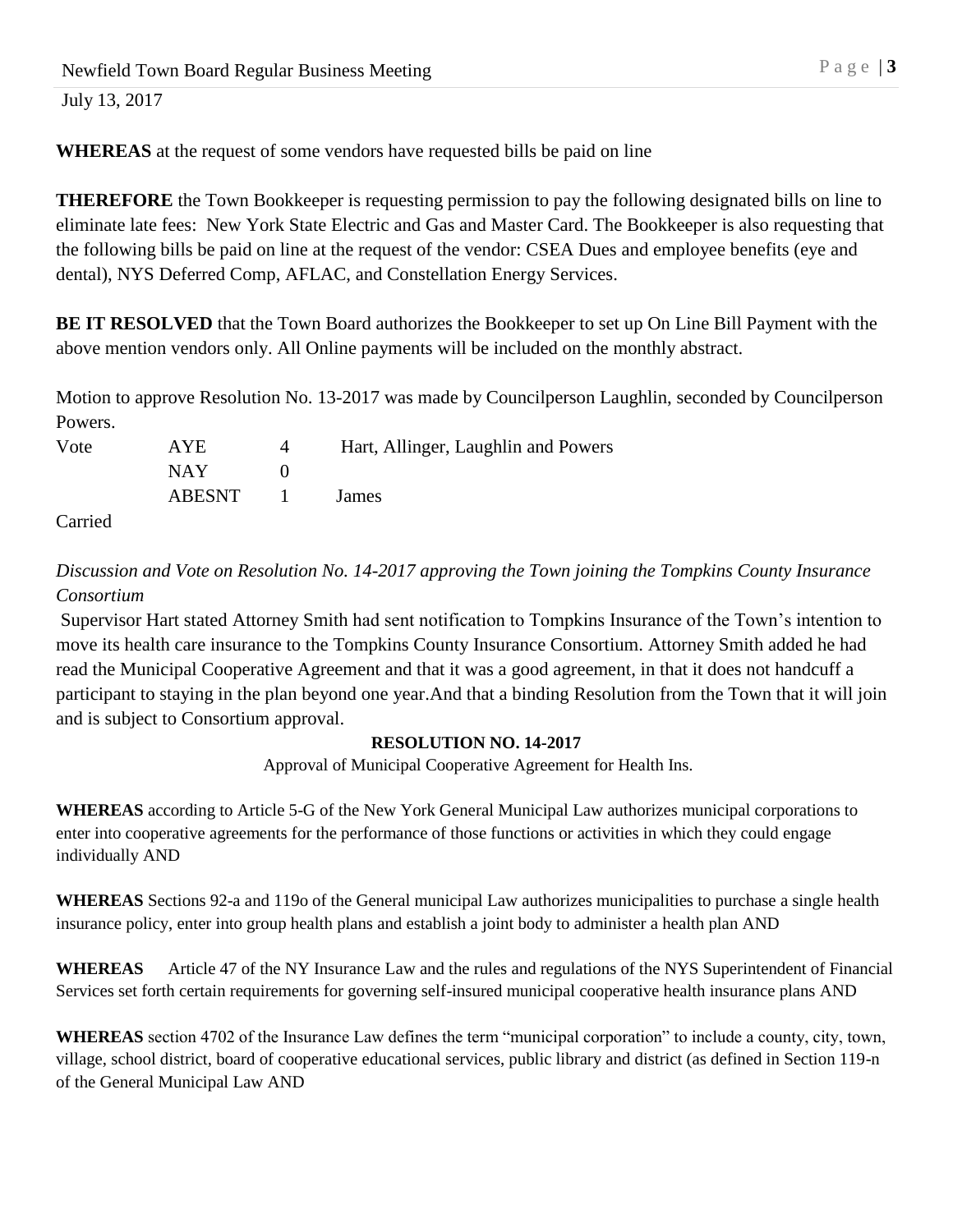**WHEREAS** the Participants have determined to their individual satisfaction that furnishing the health benefits (including, but not limited to, medical, surgical, hospital, prescription drug, dental, and/or vision) for their eligible officers, eligible employees (as defined by the Internal Revenue Code of 1986, as amended and the Internal Revenue Service rules and regulations), eligible retirees and the eligible dependents of eligible officers, employees and retirees (collectively, the "Enrollees") (such definition does not include independent contractors and/or consultants) through a municipal cooperative is in their best interests as it is more cost-effective and efficient. Eligibility requirements shall be determined by each Participant's collective bargaining agreements and/or their personnel policies and procedures.

**NOW THEREFORE BE IT RESOLVED**, that the Newfield Town Board hereby directs the Supervisor to sign the Greater Tompkins County Municipal Health Insurance Consortium (GTCMHIC) Municipal Cooperative Agreement (MCA), submit copies of financial information required by the GTCMHIC (up to two years of State Comptroller AUD reports), supply contract population data of all employees/retires eligible to be covered by the Consortium and benefit plan for each and comply with the dependent verification requirements of the GTCMHIC.

**RESOLVED**, further, that the municipality's Board hereby directs the Supervisor to request that a Surplus Reserve Payment (5% of annual premium) be waived before coverage can begin.

Motion was made by Councilperson Laughlin to approve Resolution No. 14-2017, motion was seconded by Councilperson Powers

Discussion:Councilperson Laughlin urged the Town Board Members to approve joining the TCHC. She added the Collective Bargaining Unit and its representative had met with the Town Board and comparisons of the proposed plan and present plan are included in the Board packet. Councilperson Laughlin added a person designated from the Town needed to be appointed by the Town to be a member of its Board of Directors. Councilperson Laughlin tentatively agreed to be the Board Member pending approval and when the meetings are. Highway Superintendent Berggren asked if he were willing to pay the difference could he chose an upgraded plan. This will be looked into.

| Vote | AYE.   | Hart, Allinger, Laughlin and Powers |
|------|--------|-------------------------------------|
|      | NAY    |                                     |
|      | ABESNT | James                               |

Carried

#### *Public Health/Nuisance on Main Street (hamlet area)*

Supervisor Hart stated Councilperson James had contacted him regarding the resident concern regarding the farm animals being housed on Main Street. Attorney Smith stated that the situation on concern is a relatively new use and the Town could legally pursue this as a public nuisance case. There could be possible legal fees of \$10,000 to \$ 15,000. Attorney Smith will send a letter of public concern to the property owner for the record.

#### *Set up Board Committee for Union Contract negotiations*

Supervisor Hart commented a negotiation team to meet with members of the collective bargaining unit and their representative. Supervisor Hart, Councilperson Powers and Allinger will represent the Town. Attorney Smith will notify the Collective Bargaining Unit representative suggesting dates to meet collectively.

*Discussion and vote approving the Supervisor to sign the Tax Collection Agreement with the Newfield School District.*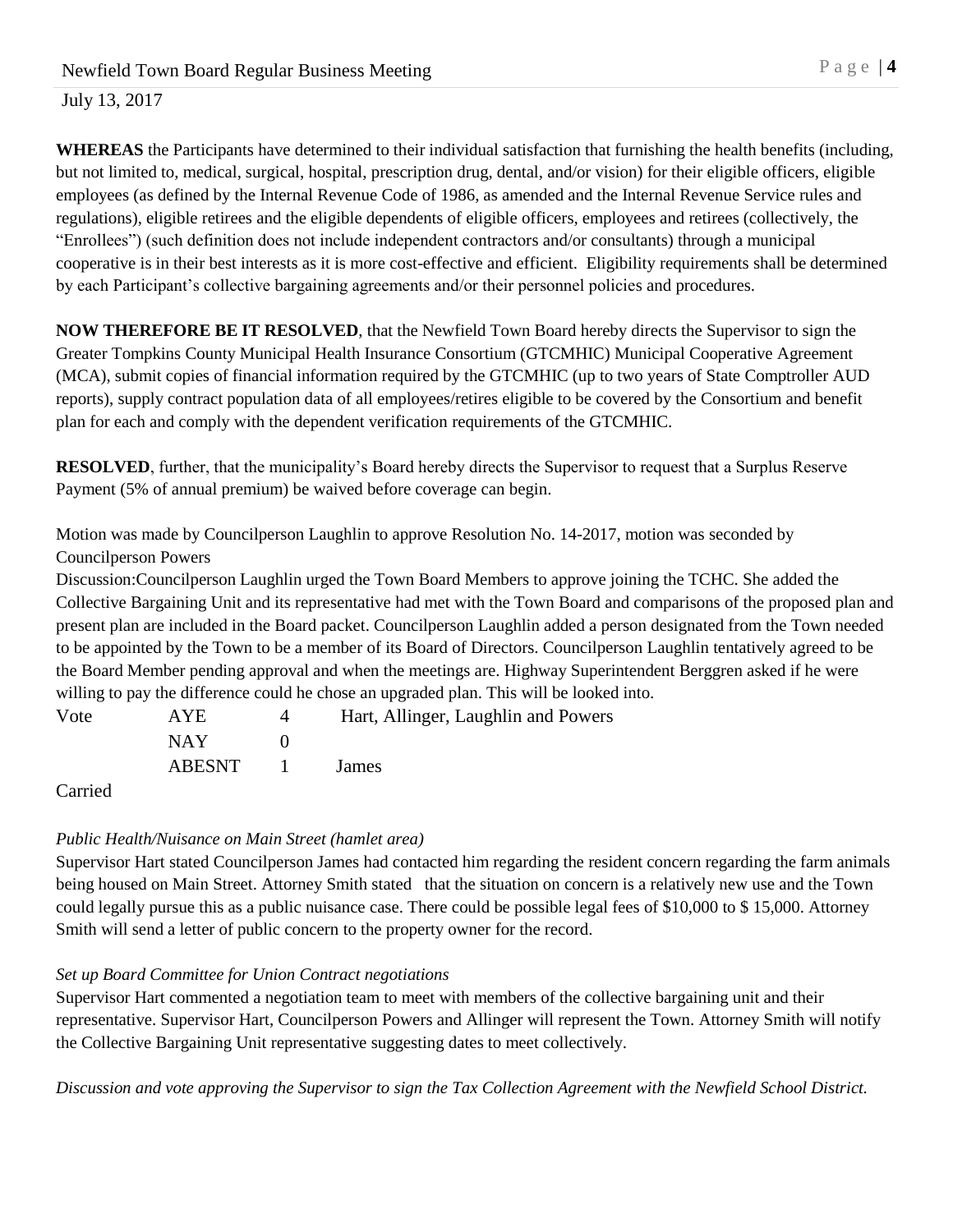Motion was made by Councilperson Allinger to approve Supervisor Hart to sign the agreement for School Tax Collection with the Newfield School District, seconded by Councilperson Powers.

Discussion: Councilperson Laughlin stated this was the same agreement the Town had signed in previous years adding a slight increase. Supervisor Hart added that he and the Town Clerk were in agreement of the

importance of keeping the School Tax Collection in the Town of Newfield for the convenience of its residents.

| Vote | AYE           | Hart, Allinger, Laughlin and Powers |
|------|---------------|-------------------------------------|
|      | NAY           |                                     |
|      | <b>ABESNT</b> | James                               |

Carried

*Discussion and vote on the 3 year contract with the Tompkins County Animal Control.* Councilperson Laughlin noted the contract did not have an increase of price. The Town Clerk noted that TCAC would like each town to have a currant dog enumeration. Motion was made by Councilperson Allinger to approve Supervisor Hart to sign the 3 year contract with Tompkins County Animal Control, seconded by Councilperson Laughlin. Vote AYE 4 Hart, Allinger, Laughlin and Powers

|         | NAY -          |  |  |
|---------|----------------|--|--|
|         | ABESNT 1 James |  |  |
| Carried |                |  |  |

Discussion and Vote on Resolution No. 15-2017- Appreciation to the Tompkins County Probation and Community Justice Enhanced Supervision and Sentencing Options Program Justice Chernish spoke of the appropriateness of recognizing all the local efforts provided by the SWAP group and its Supervisor Jim Bond and read proposed Resolution No. 15- 2017 as follows:

## *Resolution No. 15-2017*

# *Appreciation to the Tompkins County Probation and Community Justice Enhanced Supervision and Sentencing Options Program*

*WHEREAS*: The Town of Newfield has greatly benefited from the efforts of the Tompkins County Department of Probation and Community Justice Enhanced Supervision and Sentencing Options Program known as Service Work Alternative Program, or SWAP, and;

*WHEREAS*; the SWAP program and its participants have played a major role in the rehabilitation and upgrade in the Town Court in its painting, modifying, installing, and refinishing the pews, and other essential work, thereby making the courtroom more functional, safer for the public, and the most attractive in the county, and; *WHEREAS*; the SWAP program and its participants played a major role in making repairs and upgrades to the gazebo and its environs in the Mill Park for its further enjoyment of the public and for the new music series, and;

*WHEREAS*; the SWAP program and its participants have made major contributions to improvement and beautification of the area around the Town Hall, and;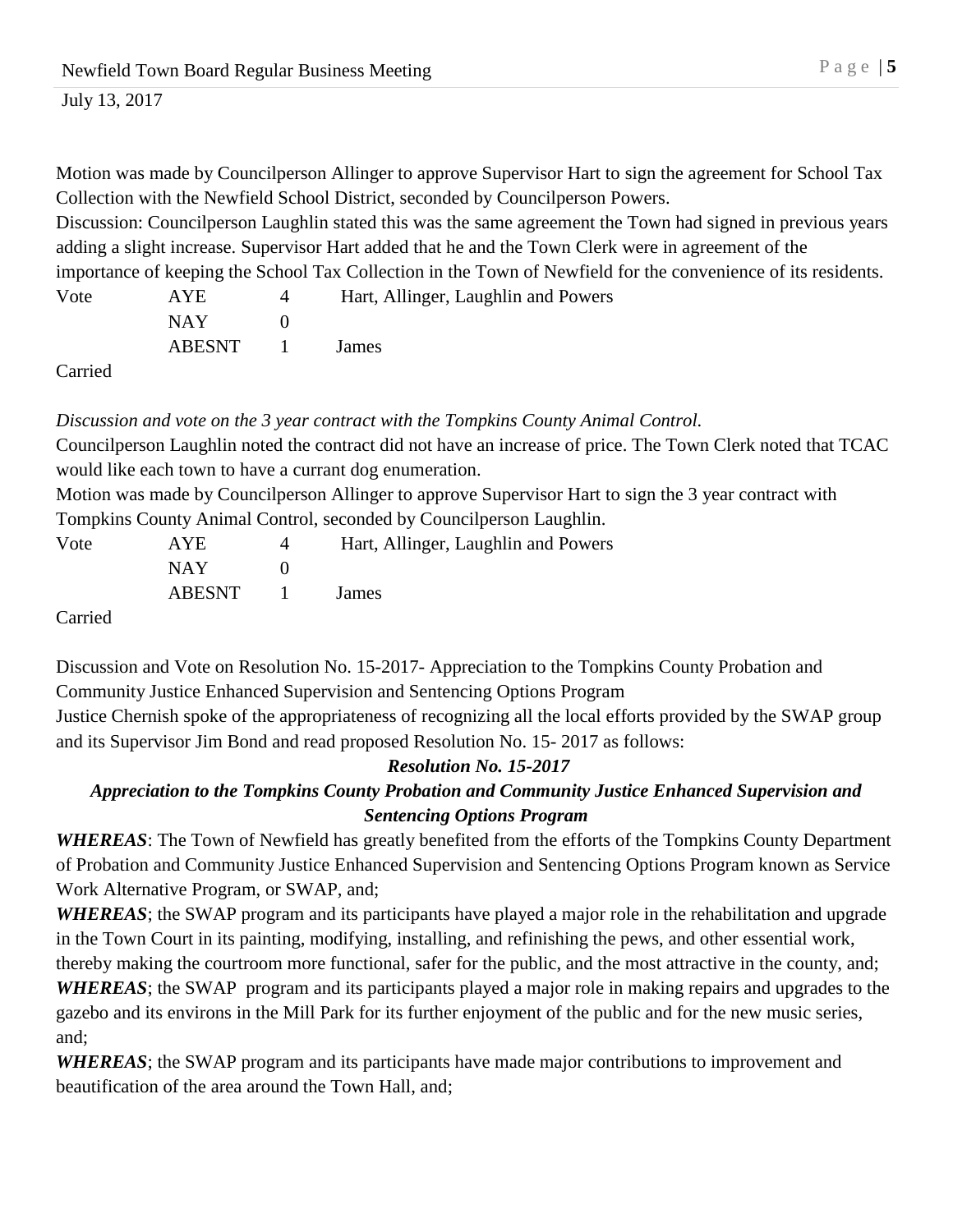*WHEREAS*; Work Project Supervisor James Bond has demonstrated outstanding leadership and provided hands-on assistance to programs participants, anticipating needs of both persons and projects in the Town of Newfield, and;

*THEREFORE BE IT RESOLVED*: The Town of Newfield Salutes and Thanks the Department of Probation and Community Service and its SWAP program with special thanks to Jim Bond.

Motion was offered by Councilperson Casey Powers to approve with much gratitude of the many good works from the SWAP program and Mr. Jim Bond, seconded by Councilperson Christine Laughlin.

| Vote | <b>AYES</b>   | Hart, Laughlin, Powers and Allinger |
|------|---------------|-------------------------------------|
|      | <b>NAYES</b>  |                                     |
|      | <b>ABSENT</b> | James                               |

Carried

### **Old Business**

*Solar Law Update*

Supervisor Hart stated that at the July 27, 2017 Board Meeting the Board would be revising the proposed solar law with the changes requested by Tompkins County Planning.

## *Site Plan Review*

Supervisor Hart added that because the Planning Board had not been able to meet due to not having a quorum the Town Board has not had any updates to the Site Plan Review Law draft. Supervisor Hart asked Attorney Smith if the Town could proceed with the Solar Law leaving the Site Plan Review provisions in the law, adding a provision that if the Town does not have a functioning Planning Board, Planning Board approval would revert to the Town Board. Supervisor Hart stated his reasoning was that the Planning Board was having difficulty having meetings with quorum. He added that an application had recently been received for Planning Board Membership. Attorney Smith commented while it was an unusual provision, it was feasible in the event the Planning Board cannot make quorum, the Town Board could act.

## **Approval of the Payment of the July 2017 Bills**

Motion was made by Councilperson Laughlin to approve the payments, seconded by Councilperson Allinger. The Board authorized the payments of the following amounts:

| General Fund                 | \$26,793.06  |
|------------------------------|--------------|
| <b>Recreation Fund</b>       | \$1,075.96   |
| <b>Highway Fund</b>          | \$129,446.01 |
| Street light Fund            | \$1,281.33   |
| Sewer Fund                   | \$13,571.89  |
| Water District 1 Fund        | \$2,675.84   |
| <b>Water District 2 Fund</b> | \$2,201.25   |
| <b>Fire District Fund</b>    | \$92,394.75  |
| Capital Fund                 | \$374.00     |